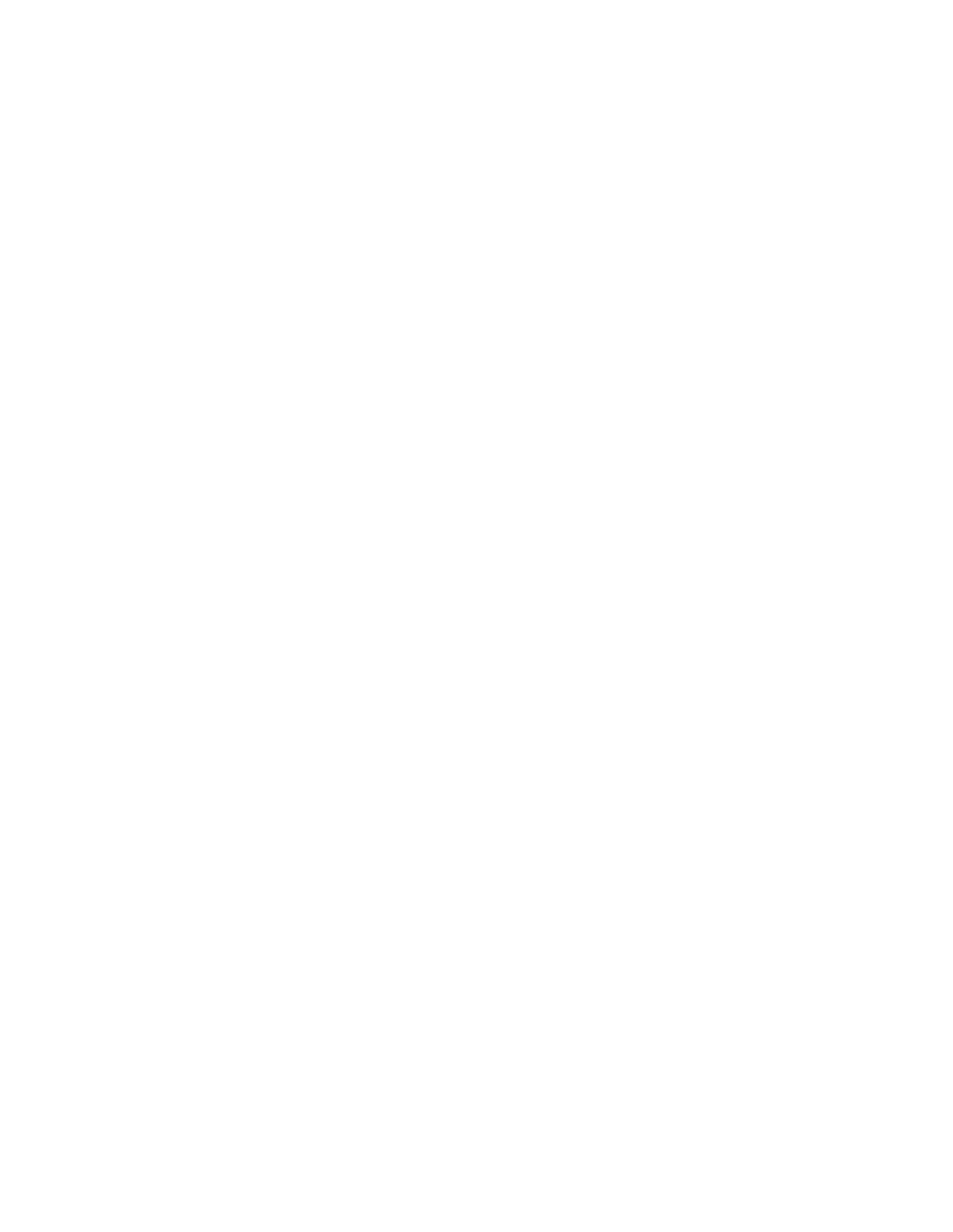# **SERVICE OF WORSHIP SECOND SUNDAY AFTER PENTECOST HONORING OUR GRADUATES FATHER'S DAY JUNETEENTH JUNE 19, 2022**

#### **ASSEMBLE IN GOD'S NAME**

## **PRELUDE**

#### *A PRAYER UPON ENTERING GOD'S HOUSE*

*Holy and righteous God, you created us in your image. Grant us grace to contend fearlessly against evil and to make no peace with oppression. Help us, like those of generations before us who resisted the evil of slavery and human bondage in any form and any manner of oppression. Help us to use our freedoms to bring justice among people and nations everywhere, to the glory of your Holy name through Jesus Christ our Lord. Amen.* 

# **WORDS OF WELCOME**

# **CENTERING OUR HEARTS ON WORSHIP**

# **\* OPENING HYMN:** *UNITE AND JOIN YOUR JOYOUS SONGS* **617**

**\* CALL TO WORSHIP:**

Pastor: The Lord our God is great.

- **People: The Lord is worthy of our praise.**
- Pastor: Come; let us remember the great things God has done for us.
- **People: Let us not neglect to teach our children the greatness of God.**
- Pastor: Let us not forget our past and those who have gone before us.
- **People: We remember our African brothers and sisters, their ancestors, and their history, and we name**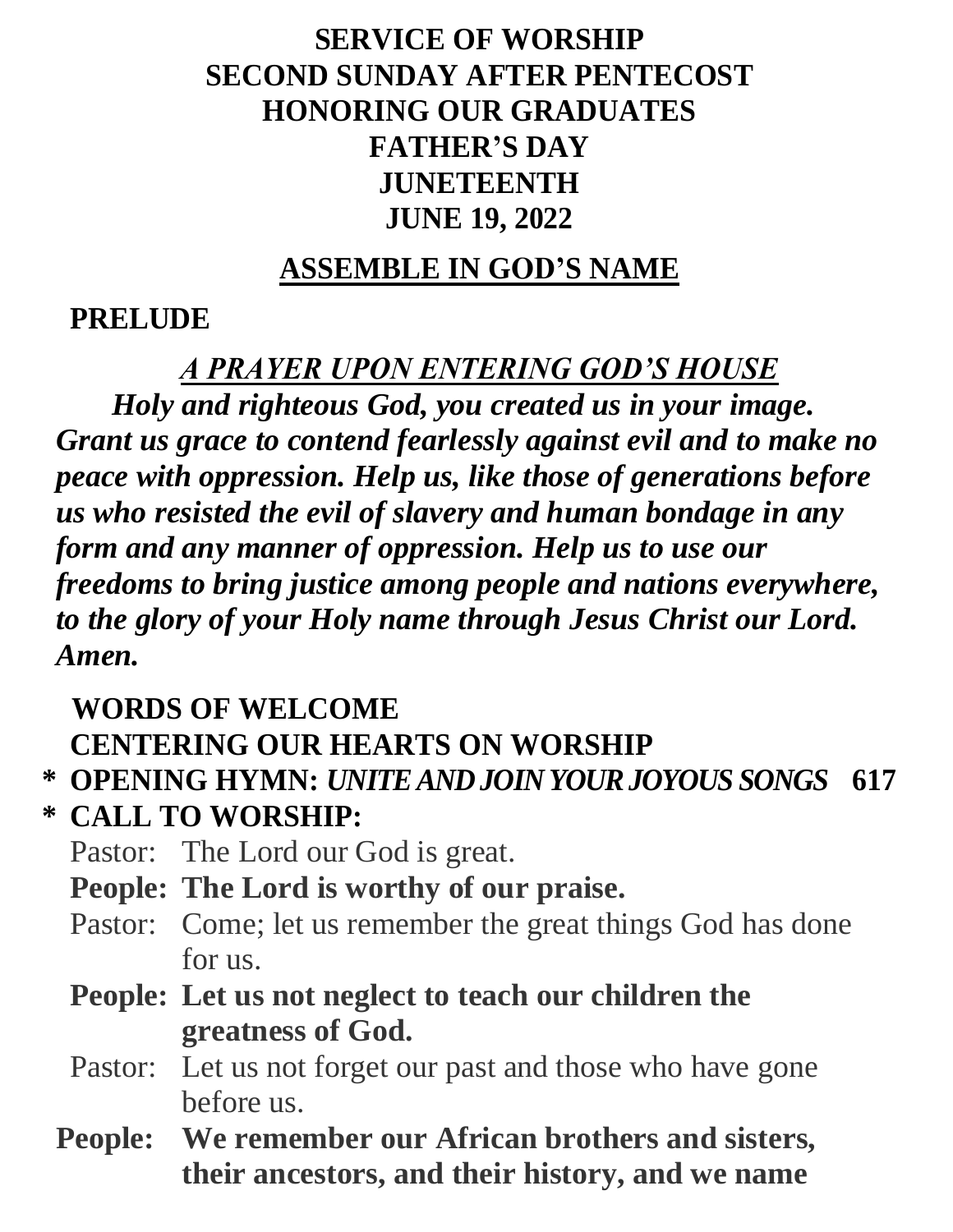#### **our future.**

- Pastor: Let us lift up our voices in song, lift our arms in praise, and open our hearts in gratitude.
- **People: Let us greet God with our hymn of praise.**

# **REJOICING IN GOD'S GRACE**

**\* CALL TO AND CONFESSION OF SIN: Almighty God, Source of all that is, Giver of every good gift: You create all people in your image and call us to love one another as you love us. We confess that we have failed to honor you in the great diversity of the human family. We have desired to live in freedom, while building walls between ourselves and others. We have longed to be known and accepted for who we are, while making judgements of others based on the color of skin, or the shape of features, or the varieties of human experience. We have tried to love our neighbors individually while yet benefitting from systems that hold those same neighbors in oppression. Forgive us, Holy God. Give us eyes to see you as you are revealed in all people. Strengthen us for the work of reconciliation rooted in love. Restore us in your image, to be beloved community, united in our diversity, even as you are one with Christ and the Spirit, Holy and undivided Trinity, now and forever. Amen. \* THE KYRIE 750**

Leader: Lord, have mercy upon us. *Congregation: Lord, have mercy upon us.* Leader: Christ, have mercy upon us. *Congregation: Christ, have mercy upon us.* Leader: Lord, have mercy upon us. *Congregation: Lord, have mercy upon us.*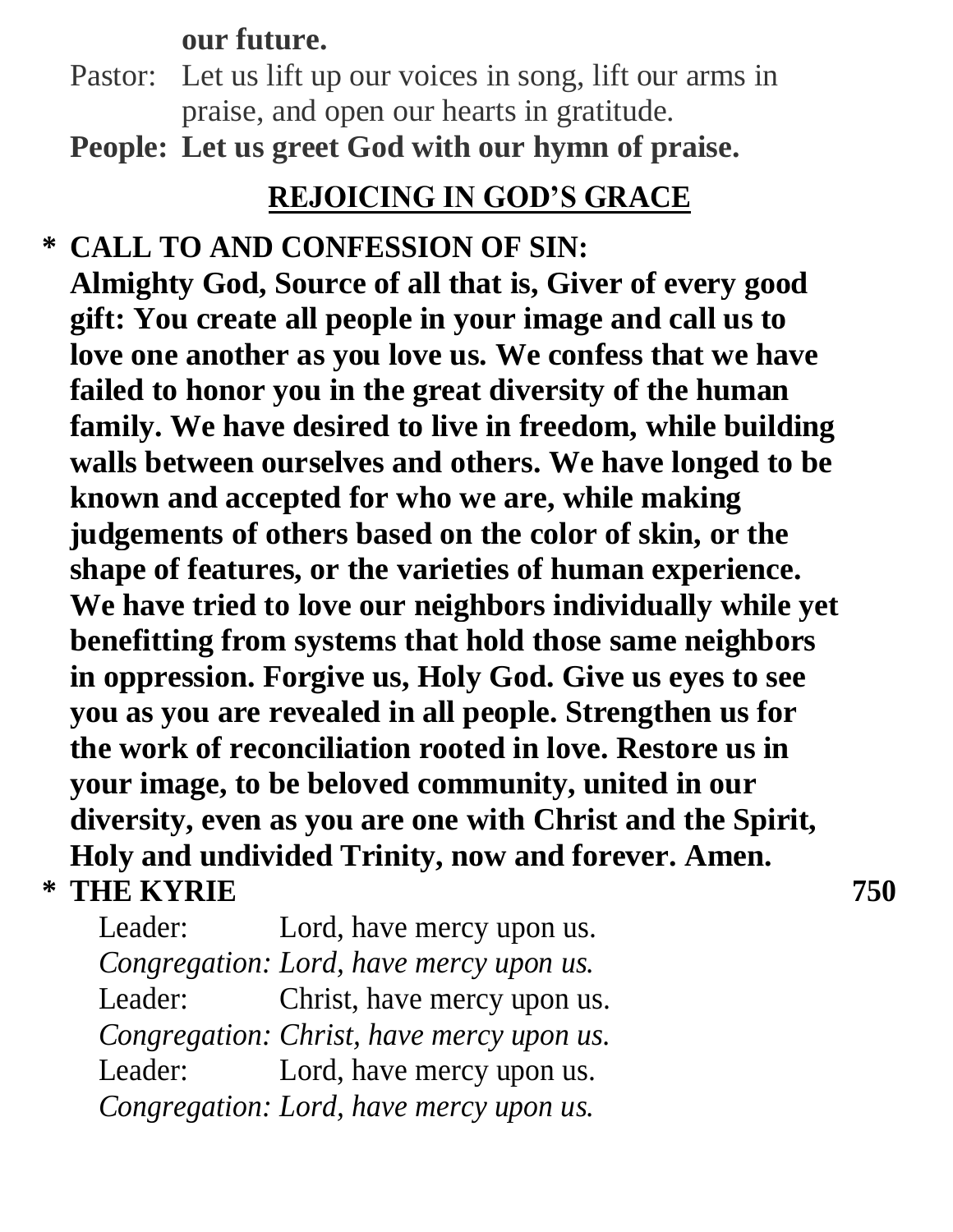# **\* ASSURANCE OF PARDON**

Pastor: O Lord, open our lips. **People: And our mouths shall show forth your praise.**

**\* THE GLORIA PATRI 759**

*Glory to the Creator, the Christ, the Holy Spirit, Three-in-One; as it was in the beginning, is now and ever shall be, world without end. Amen. Amen.*

# **\* WE SHARE PEACE**

# **LEARNING ABOUT GOD**

# **RECOGNIZING OUR GRADUATES PRAYER OF ILLUMINATION THE SCRIPTURE LESSON:**

Old Testament: I Kings 19:1 – 15a New Testament: Luke 8:26 – 39  **THE CHILDREN'S SERMON HYMN:** *OVER MY HEAD* **514 SERMON:** *When Silence Becomes Loud*

# **DEDICATING OURSELVES TO GOD'S WILL**

# **\* AFFIRMATION OF FAITH:**

- Pastor: As we commemorate the freedom of African Americans, let us not forget the trials and tribulations faced by their ancestors forced into slavery for hundreds of years.
- **People: Thanks be unto God for granting freedom and giving victory through Jesus Christ our Lord!**
- Pastor: Let us continue to emphasize the importance of Education and the advancement of African Americans.
- **People: Thanks be unto God for granting freedom and giving victory through Jesus Christ our Lord!**
- Pastor: God has granted freedom, let us use it wisely, guard it carefully, and embrace it totally.
- **People: Thanks be unto God for granting freedom and giving**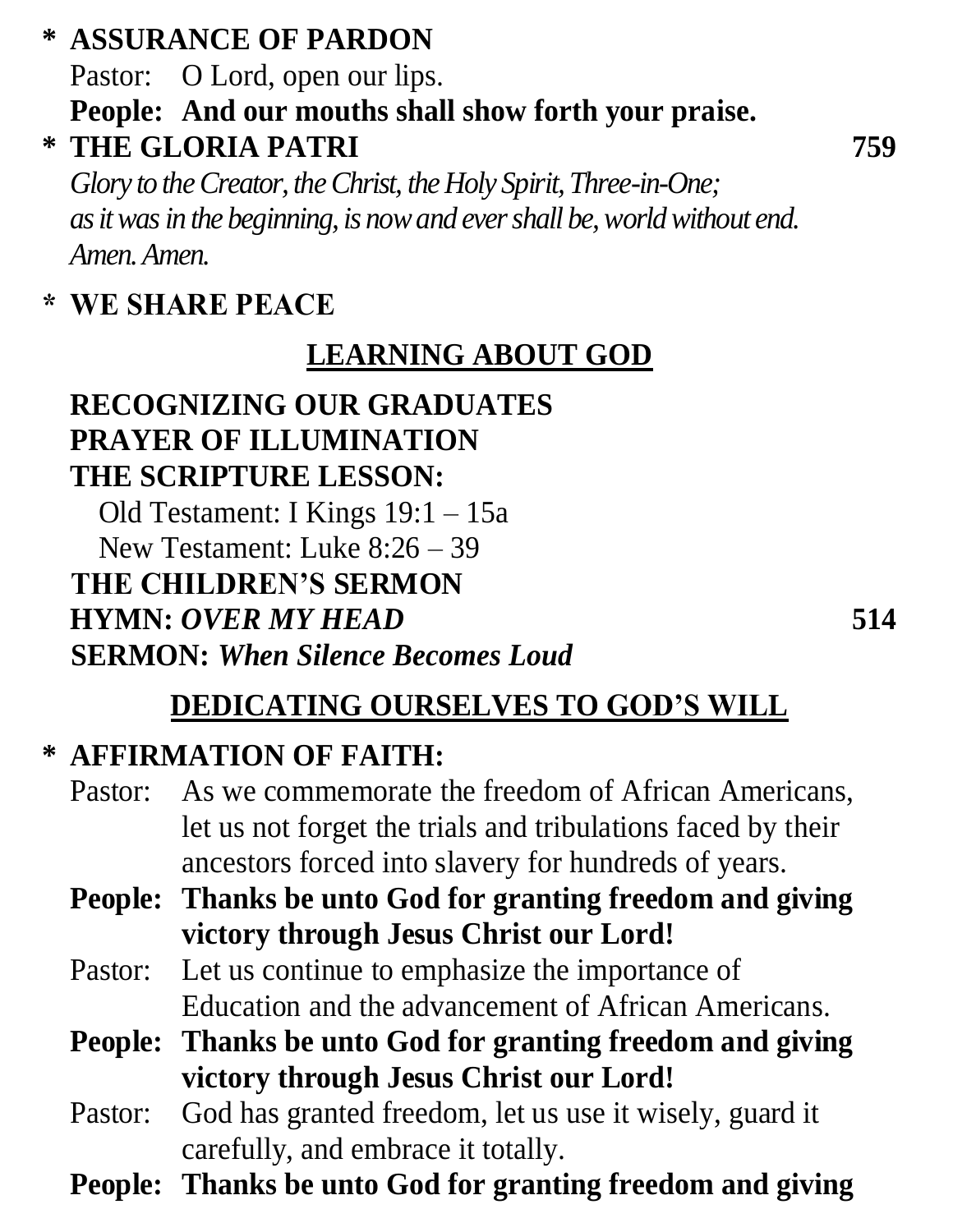#### **victory through Jesus Christ our Lord!**

- Pastor: May this Juneteenth serve as a reminder of the tenacity of African Americans, their ability to hold on to hope and to the God we all worship.
- **People: Thanks be unto God for granting freedom and giving victory through Jesus Christ our Lord!**
- Pastor: Let all people of all faiths come together and acknowledge a period in our history that shaped and continues to negatively influence American society.
- **People: Thanks be unto God for granting freedom and giving victory through Jesus Christ our Lord!**
- Pastor: Allow all ethnic groups be sensitized to the conditions of the ancestors of our African American brothers and sisters and help us to understand why racism and bigotry cannot have the last word.
- **Pastor: Thanks be unto God for granting freedom and Victory through Jesus Christ our Lord! We are more than conquerors through Jesus who loves us so.**
- Pastor: Let all African Americans continue to hope for a better tomorrow while remembering and rejoicing over their triumphant heritage.
- **People: We will not forget the "Middle Passage." We will continue to tell the story of bondage that gave way to freedom, both physically and spiritually. We shall forever strive to advance the Kingdom of God through liberation and excellence.**
- **Unison: Thanks be unto God for granting freedom and giving us victory through Jesus Christ our Lord! We are more than conquerors through Jesus who loves us!**

# **THE PRAYERS OF THE PEOPLE AND INTERCESSION**

Pastor: O God, you made us in your own image and redeemed us through Jesus your Son. Look with compassion on the whole human family; take away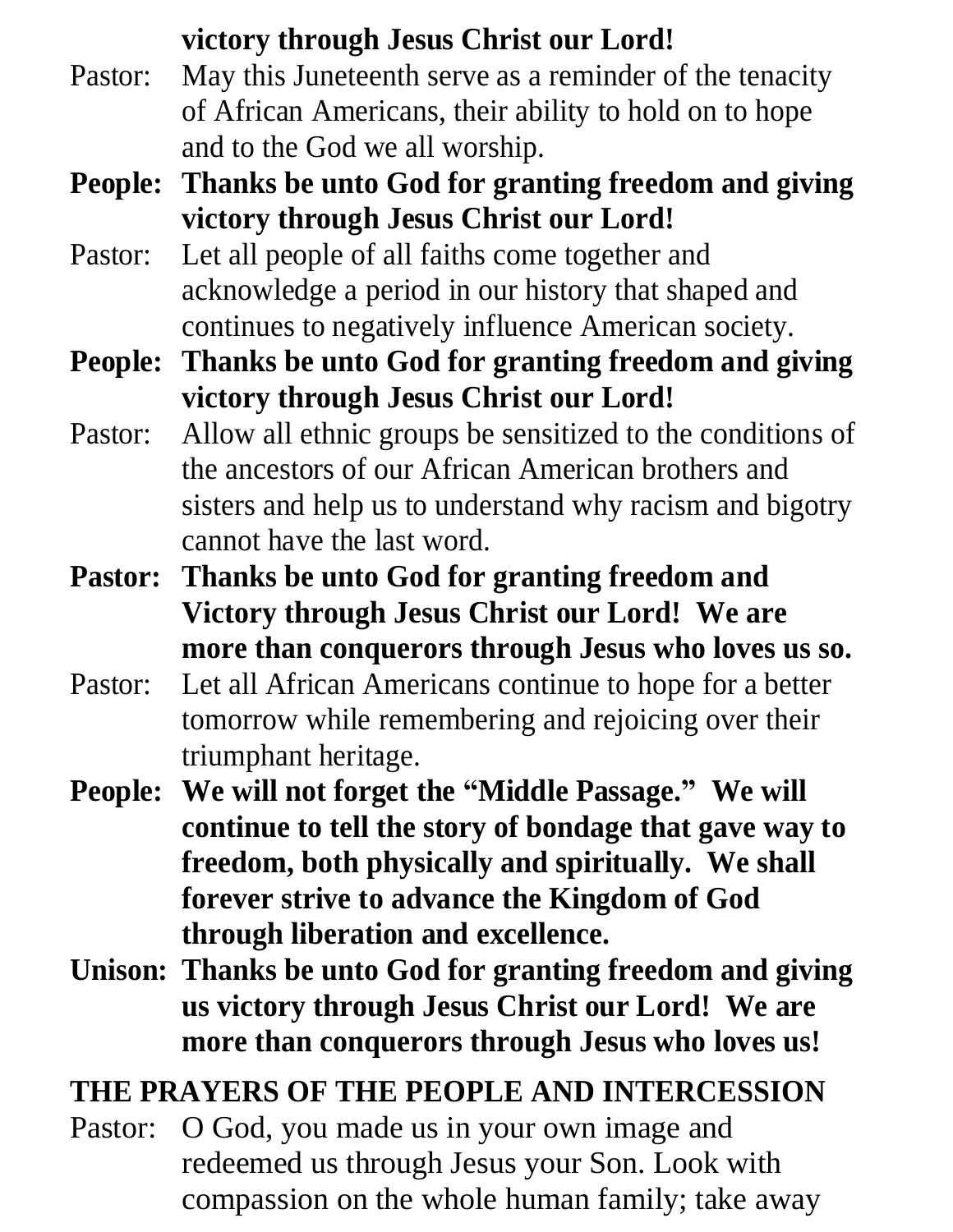the arrogance and hatred that infect our hearts; break down the walls that separate us; unite us in bonds of love; and, through our struggle and confusion, work to accomplish your purposes on earth; so that, in your good time, every people and nation may serve you in harmony around your heavenly throne. Lord in your mercy,

#### **People: hear our prayer**

Pastor: Out of the darkness we cry to you, O God. Enable us to find in Christ the faith to trust your care even in the midst of pain. Assure us that we do not walk alone through the valley of the shadow, but that your light is leading us into life. Lord in your mercy,

#### **People: hear our prayer**

Pastor: O God, where hearts are fearful and constricted, grant courage and hope. Where anxiety is infectious and widening, grant peace and reassurance. Where impossibilities close every door and window, grant imagination and resistance. Where distrust twists our thinking, grant healing and illumination. Where spirits are daunted and weakened, grant soaring wings and strengthened dreams. Lord in your mercy,

#### **People: hear our prayer**

Pastor: O God, call us into a deeper relationship to be your church for the sake of the world. Help us to see with new eyes the injustices within church and society. Call us to have a loving heart that respects and uplifts the humanity and dignity of every person; open our ears to listen to and learn from the experiences of people of color. Open our mouths to speak up and about injustices. Join us with others to work for racial equity and inclusion for all people. Lord in your mercy,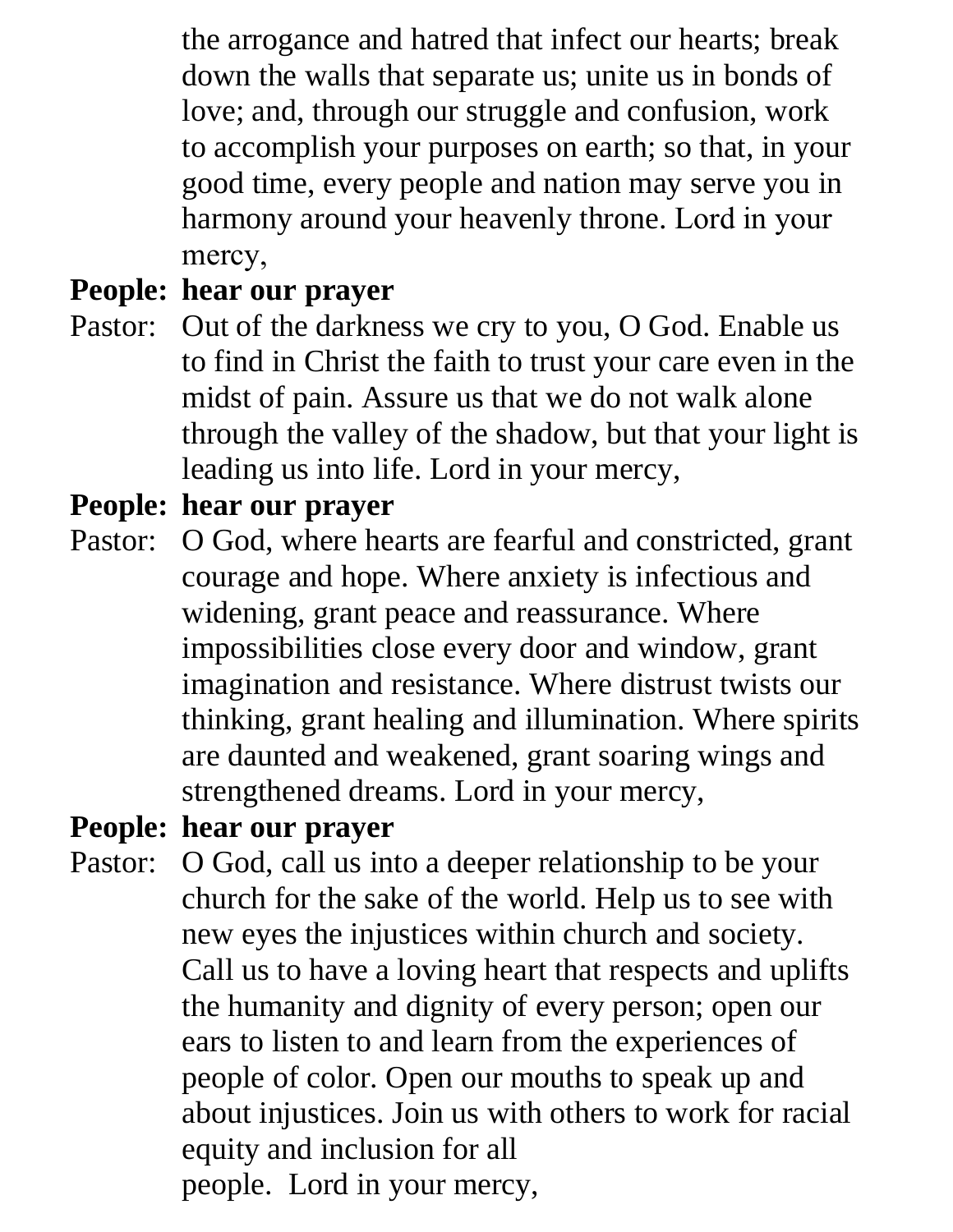#### **People: hear our prayer.**

*(The names of specific people, places, and circumstances may be lifted up at this time)*

Pastor: Gracious God, as you have promised, may it come to pass. We pray in Christ's name and offer the prayer He offered;

**Unison: Our Father, who art in heaven. Hallowed be thy name. Thy kingdom come. Thy will be done. On earth as it is in heaven. Give us this day our daily bread and forgive us our debts as we forgive our debtors. And lead us not into temptation but deliver us from evil for thine is the kingdom, and the power, and the glory forever. Amen.** 

#### **GIVE THANKS TO GOD**

#### **THE FELLOWSHIP OF SHARING CELEBRATING DADS**

**\* OFFERTORY RESPONSE – THE DOXOLOGY 780**

*Praise God from whom all blessings flow; Praise God, all creatures here below; Praise God above, you heavenly host; Praise Father, Son, and Holy Ghost.*

**\* PRAYER OF THANKSGIVING:**

**Grant us grace to contend fearlessly against evil and to make no peace with oppression. Help us, like those generations before us who resisted the evil of slavery and human bondage in any form and any manner of oppression. Help us to use our freedoms to bring justice among people and nations everywhere to the glory of your holy name through Jesus Christ our Lord. Amen.**

# **GO IN GOD'S NAME**

**\* CLOSING HYMN:** *LIFT EVERY VOICE AND SING* **593**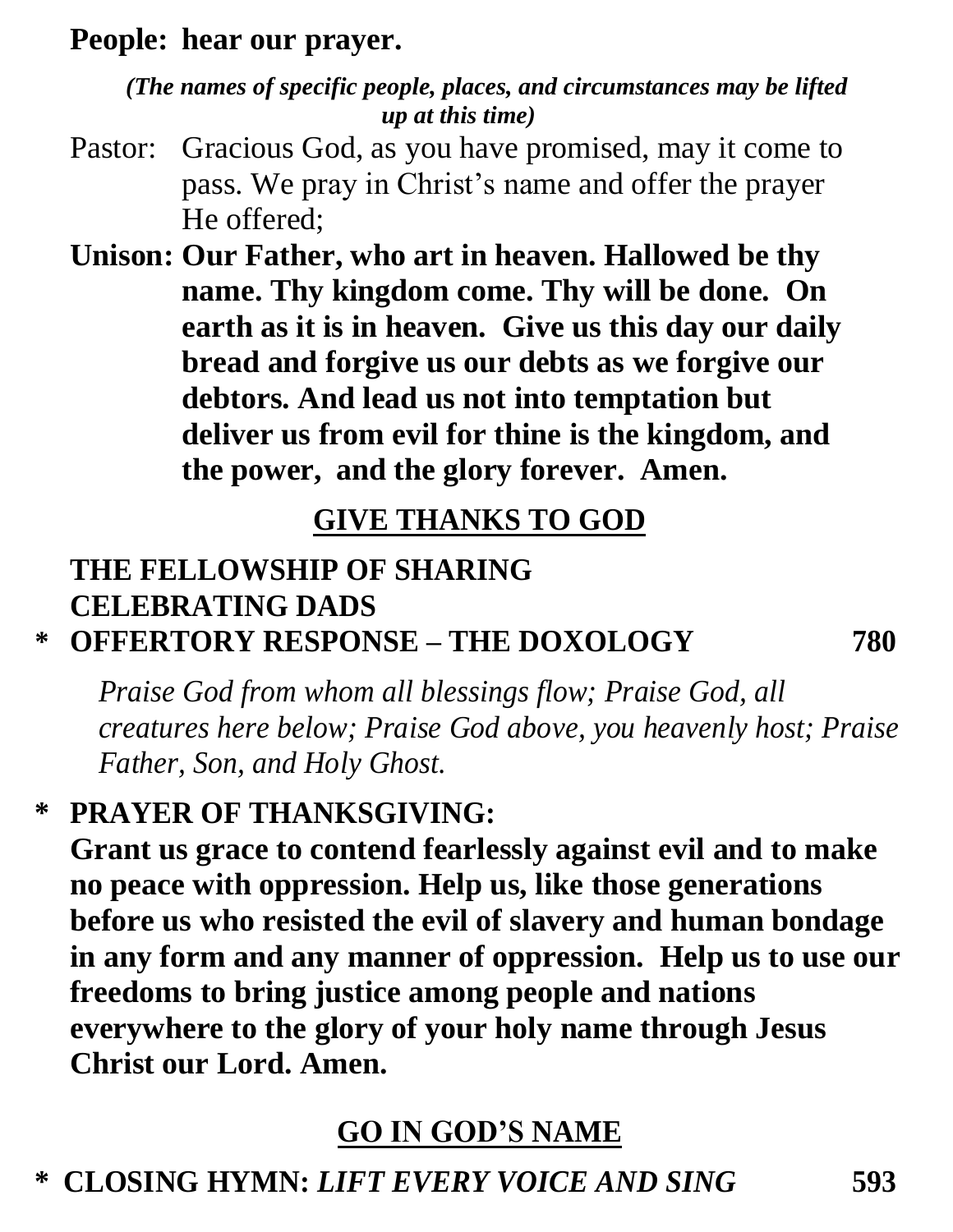#### **\* SUNG BENEDICTION:** *WE ARE MARCHING IN THE LIGHT OF GOD*

We Are Marching In The Light Of God, We Are Marching In The Light Of God. We Are Marching In The Light Of God, We Are Marching In The Light Of God. We Are Marching, Marching, We Are Marching Oh Ohhh! We Are Marching In The Light Of God. We Are Marching, Marching, We Are Marching Oh Ohhh! We Are Marching In The Light Of God.

We Are Living In The Love Of God,

We Are Living In The Love Of God.

We Are Living In The Love Of God,

We Are Living In The Love Of God.

We Are Living, Living, We Are Living Oh Ohhh!

We Are Living In The Love Of God.

We Are Living, Living, We Are Living Oh Ohhh!

We Are Living In The Love Of God.

We Are Moving In The Power Of God, We Are Moving In The Power Of God. We Are Moving In The Power Of God, We Are Moving In The Power Of God. We Are Moving, Moving, We Are Moving Oh Ohhh We Are Moving In The Power Of God. We Are Moving, Moving. We Are Moving Oh Ohhh! We Are Moving In The Power Of God.

We Are Marching Marching, We Are Marching Oh Ohhh! We Are Marching In The Light Of God. We Are Marching Marching, We Are Marching Oh Ohhh! We Are Marching In The Light Of God.

# **\* MEDITATION**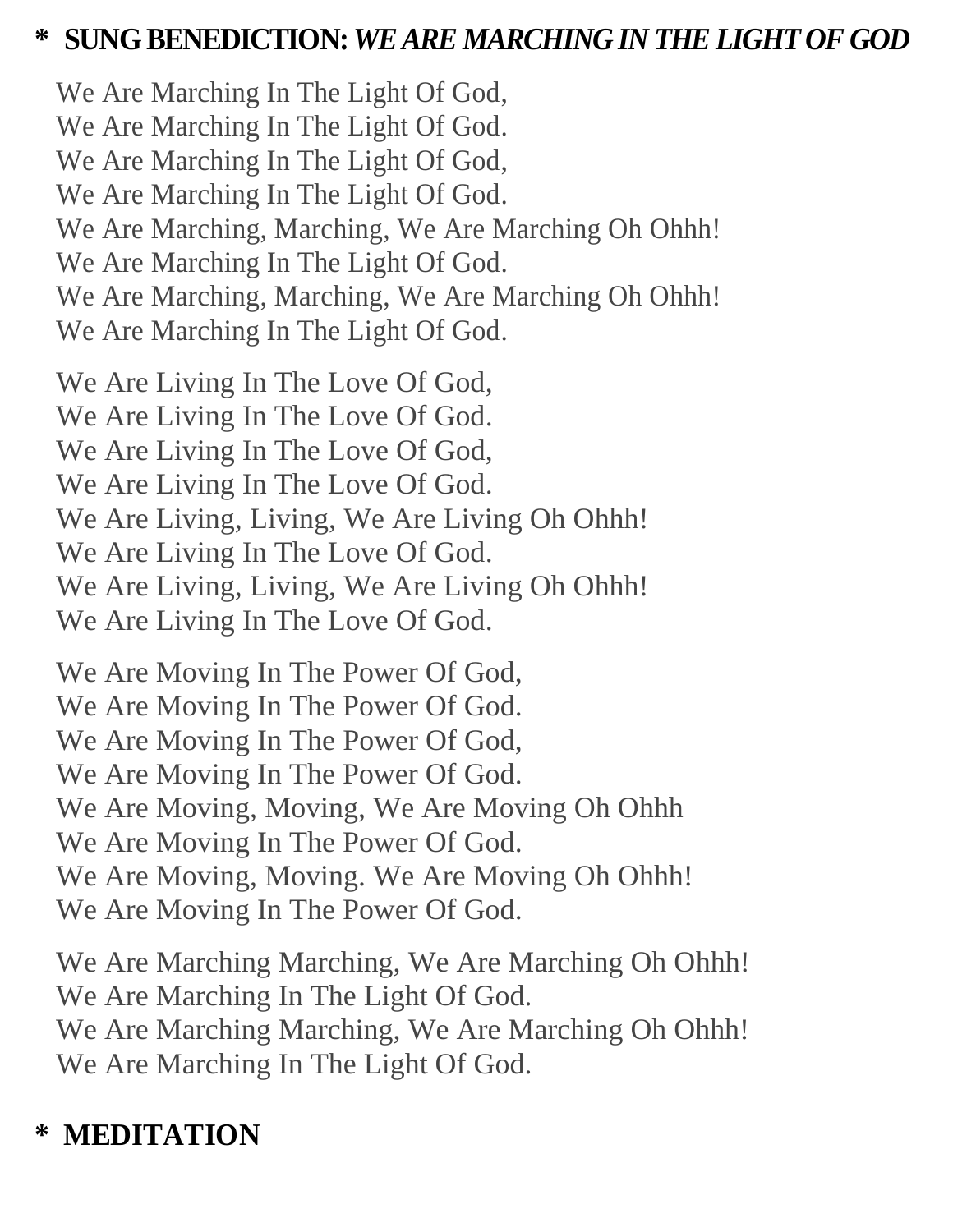*Almighty God, grant that the words we have heard this day with our ears may be grafted into our hearts through your grace, that they may produce in us the fruits of a good life, to the praise and honor of your name; through Jesus Christ our Lord. Amen.* **\* POSTLUDE**

\*Would those who are able please stand.

**Welcome to Faith Church this Second Sunday after Pentecost**. We are glad to have you worshiping with us. May our time together serve as an inspiration for the days and weeks ahead. Please sign and pass the Friendship Pads provided for you in the pews.

**Happy Father's Day to all the fathers, grandfathers, father-inlaws, and father-like figures who are with us today.**

**Congratulations to our 2022 Graduates. God's blessings as you begin your new adventures!**

**It is time to elect Elders and Deacons for Consistory's 2022-23 term.** There are 2 different options for voting –

- 1. **Vote online** the link is included in our weekly email or go to https://forms.gle/UkCnj4TY82EWePvH7
- 2. **Vote by paper ballot** and drop it in the ballot box in the narthex (ballots are available in the narthex).

Thanks for your participation.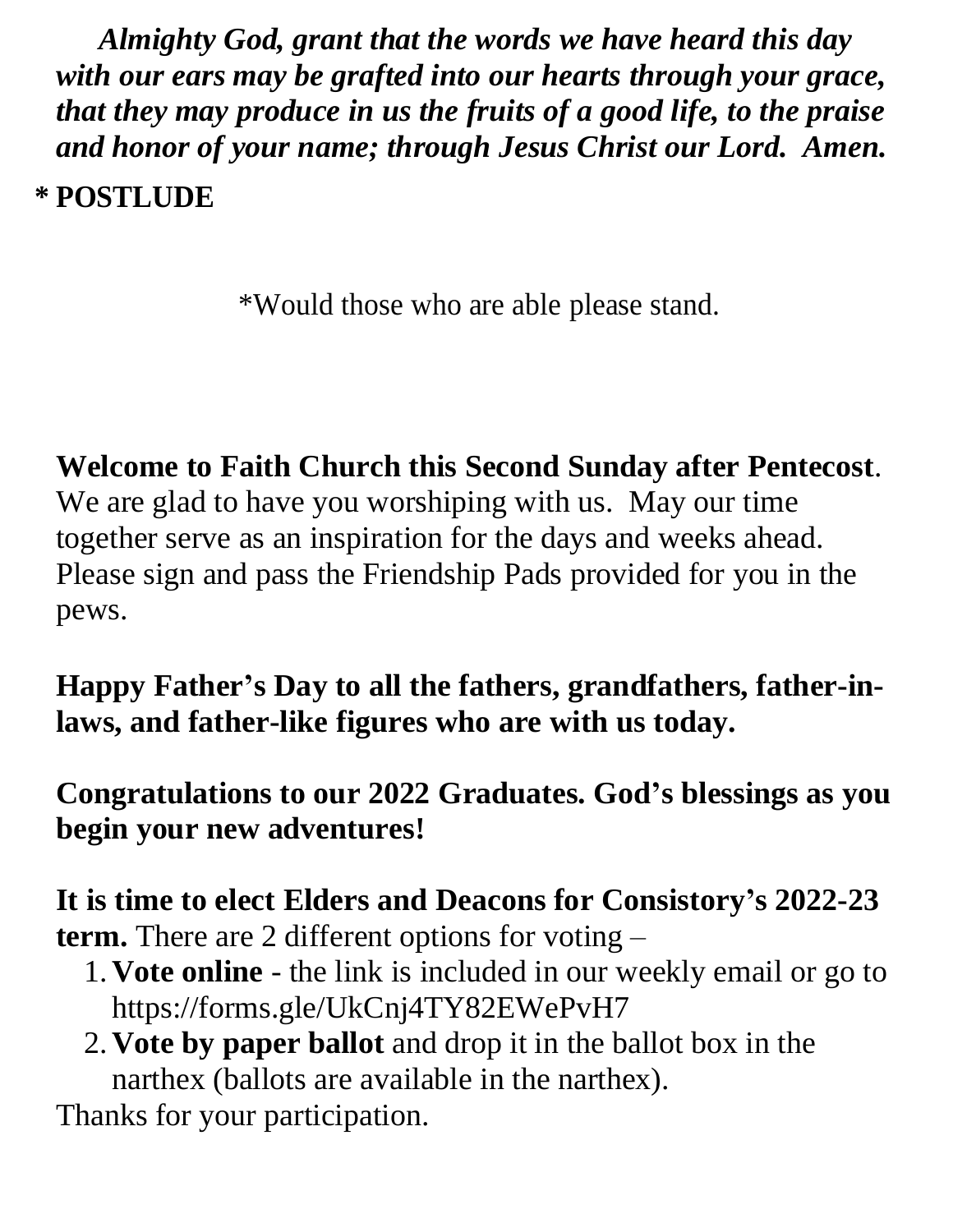# **The Meaning of Juneteenth as a National Independence Day**

*By Professor Mark Chambers, Stony Brook University Africana Studies and Department of History*

On Thursday, June 17, 2021, following a decade of grassroots activism, the 94-year-old Texas activist Opal Lee listened to Kamala Harris — the first woman, Asian-American and Black person to serve as vice president speak about the significance of Juneteenth in the White House East Room before introducing the president. Following his remarks, President Joseph R. Biden signed a bill to recognize Juneteenth — the celebration to commemorate the end of chattel slavery in the United States — as a federal holiday. President Biden received the bill to establish June 19 as Juneteenth National Independence Day after it passed the House 415-14 and the Senate unanimously.

Juneteenth is celebrated annually on the 19th of June to mark the date when some of the last enslaved people in the Confederacy were notified of their freedom following the Civil War. While President Abraham Lincoln signed the Emancipation Proclamation in 1862 to free enslaved people in Confederate states, and the war ended in April 1865, many Texas Black people continued in bondage. Texas' seclusion and remote landscape kept Union soldiers from implementing the memorandum as quickly there as they had been able to in other Confederate states.

On June 19, 1865, Union Army Major General Gordon Granger arrived in Galveston, Texas, to announce that the war was over and the Union had won. The announcement came two months after the conclusion of the Civil War, and even longer since President Lincoln had first signed the Emancipation Proclamation. That was over 150 years ago, during a time when Juneteenth has been referred to as Jubilee Day, Freedom Day, Liberation Day, Emancipation Day, and with President Biden's signature, a national holiday observing the end of slavery in the United States.

One former slave, Felix Haywood, described his and others feelings after hearing the message: "Everybody went wild. We all felt like heroes … just like that we were free. It didn't seem to make the whites mad, either. They went right on giving us food just the same. We knew freedom was on us, but we didn't know what was to come with it. We soon found out that freedom could make folks proud but it didn't make them rich."